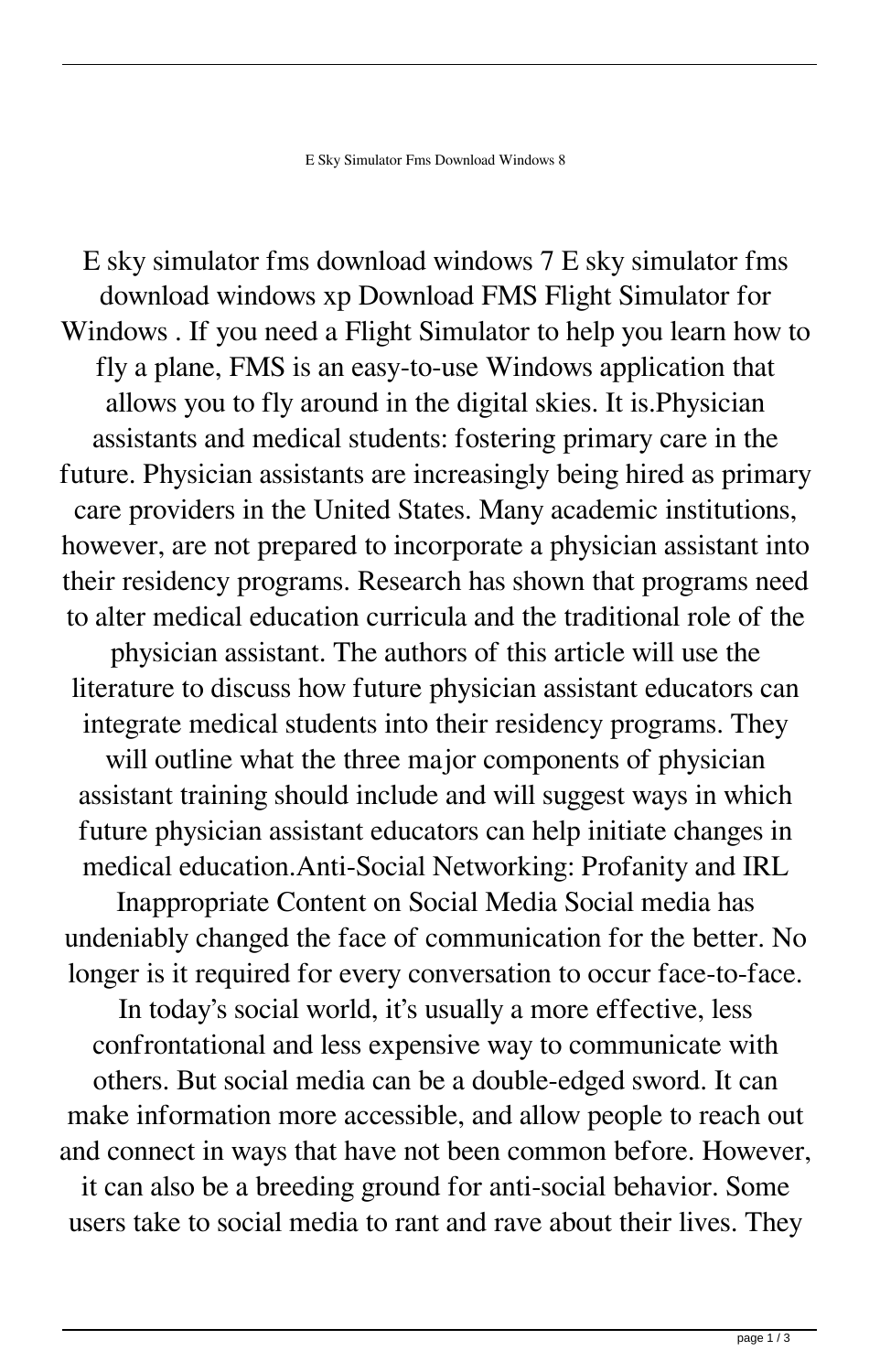publicly embarrass and bully others without being held accountable. This type of behavior is in stark contrast to the social rules that we have developed over the years and requires a change in attitude. Here are a few tell-tale signs that someone's behavior is unacceptable on social media: Insulting others' ethnic heritage. Insulting others' personal appearance, including physical disabilities. Accusing others of being contagious. Accusing others of being biased or against them. Accusing others of being a pedophile, rapist, or sexual predator. Accusing others of sexually assaulting or harassing them. Insulting or belittling others' professions. Accusing others of the crimes they committed in the past. Accusing others of causing a

## [Download](http://evacdir.com/cancer/cheeses/RSBza3kgc2ltdWxhdG9yIGZtcyBkb3dubG9hZCB3aW5kb3dzIDgRSB/innability.comice.containers&reachers=ZG93bmxvYWR8TWk3TVRGak9IeDhNVFkxTWpjME1EZzJObng4TWpVM05IeDhLRTBwSUhKbFlXUXRZbXh2WnlCYlJtRnpkQ0JIUlU1ZA)

## **[Download](http://evacdir.com/cancer/cheeses/RSBza3kgc2ltdWxhdG9yIGZtcyBkb3dubG9hZCB3aW5kb3dzIDgRSB/innability.comice.containers&reachers=ZG93bmxvYWR8TWk3TVRGak9IeDhNVFkxTWpjME1EZzJObng4TWpVM05IeDhLRTBwSUhKbFlXUXRZbXh2WnlCYlJtRnpkQ0JIUlU1ZA)**

Esky is the best free flight simulation and a free download of the best flight sim pc based software in 2007. windows vista download - Flying Model Simulator (FMS) | FMS Flight Simulator Windows 7 | Windows Vista | Windows XP.. You'll need a powerful PC to run this flight simulator. Loading. Fms Fcx Flight Simulator Download Windows 7. This is a list of all products that are currently in development or released that are related to product "Flying Model Simulator (FMS) - Windows 7"Q:

Remove names from a list of lists of lists How to remove the names from a list of lists? The list is defined like this: mylist = [['person1', 'col', 'yes', 'hello', 'hola', 'ungerund'], ['person2', 'tue', 'no', 'du', 'dur', 'don'], ['person3', 'wed', 'na', 'yo', 'den', 'denn'], ['person4', 'jue', 'da', 'ne', 'das', 'dass']] I tried this, but it doesnt work... for name, location, yes, no, greeting, ungerund, denn in mylist: mylist.remove(name) A: My guess is that you want to remove all the sublists in the original list that contain name, and your attempt removes all the sublists in the original list, and leaves the name in the sublists. You can just create a copy of the

original list with only those sublists that contain name: mylist = [['person1', 'col', 'yes', 'hello', 'hola', 'ungerund'], ['person2', 'tue', 'no', 'du', 'dur', 'don'], ['person3', 'wed', 'na', 'yo', 'den', 'denn'], ['person4', 'jue', 'da', 'ne', 'das', 'dass']] mylist = mylist[:] # make a copy of mylist for l in mylist: if 'name' in l: # check to see if the sublist contains name mylist.remove(1) # remove the